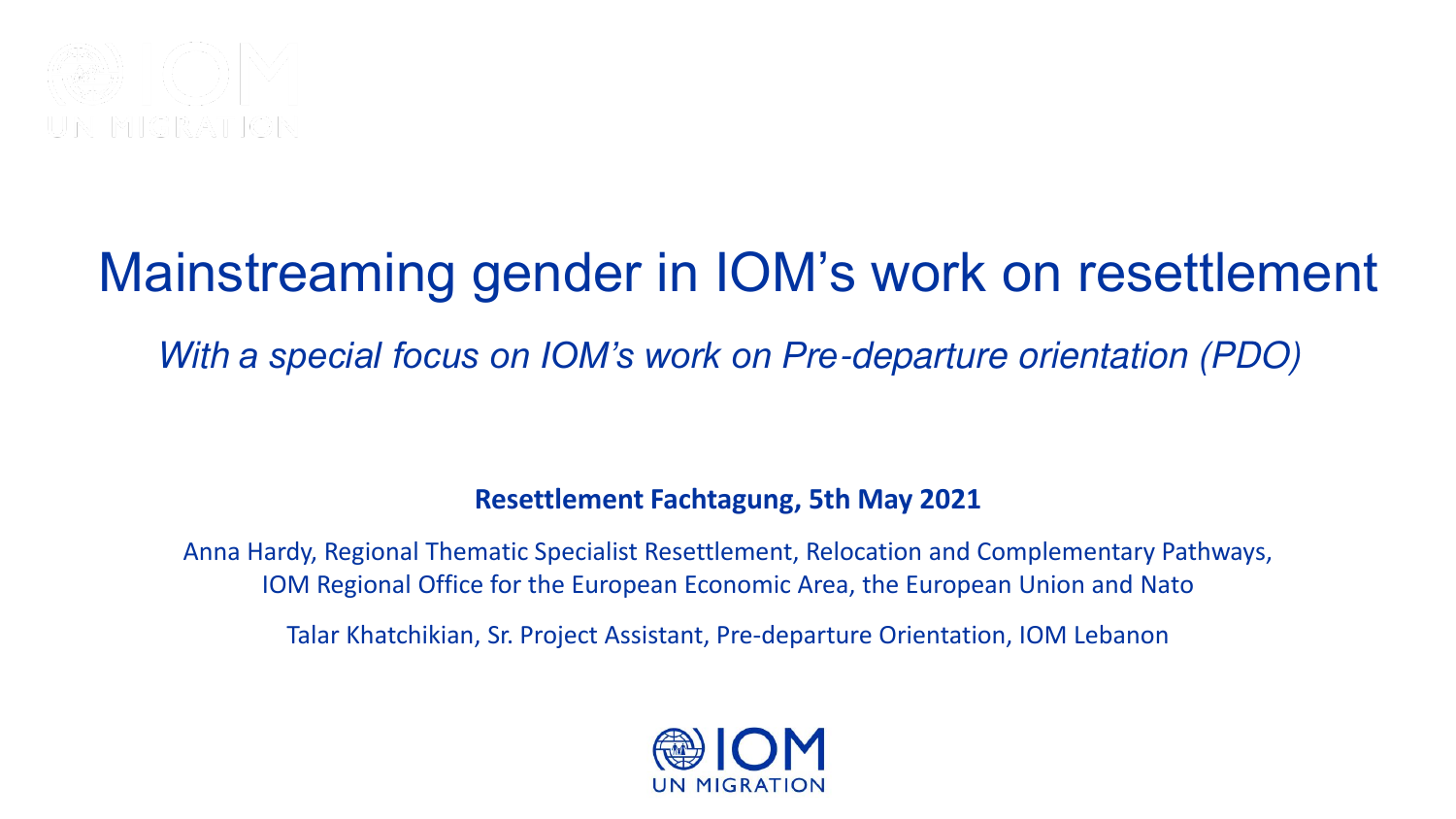## Mainstreaming gender throughout IOM's support on Resettlement



#### Selection missions

- •Facilitation to enable resettlement countries to conduct separate interviews of the head of household and spouse
- •Provision of childcare so that both principle applicant and spouse can fully attend and focus on the interview
- •Assignment of interpreters of a specific gender



#### Pre-migration health activities

- •Assignment of physicians of a specific gender to a case, if needed or requested
- •Availability of nursery room where migration health assessments take place



#### Pre-departure orientation

•Provision of childcare so that both principle applicant and spouse can fully attend and focus on PDO session

•Discussion of gender-equality and related issues during PDO sessions •Mixed trainer teams



#### Visa facilitation

•Coordination with consular authorities on appropriate identification on travel documentation, as required



#### Movement management

•Assignment of female staff to specific cases with certain vulnerabilities such as minors •Gender is taken into account when assigning an escort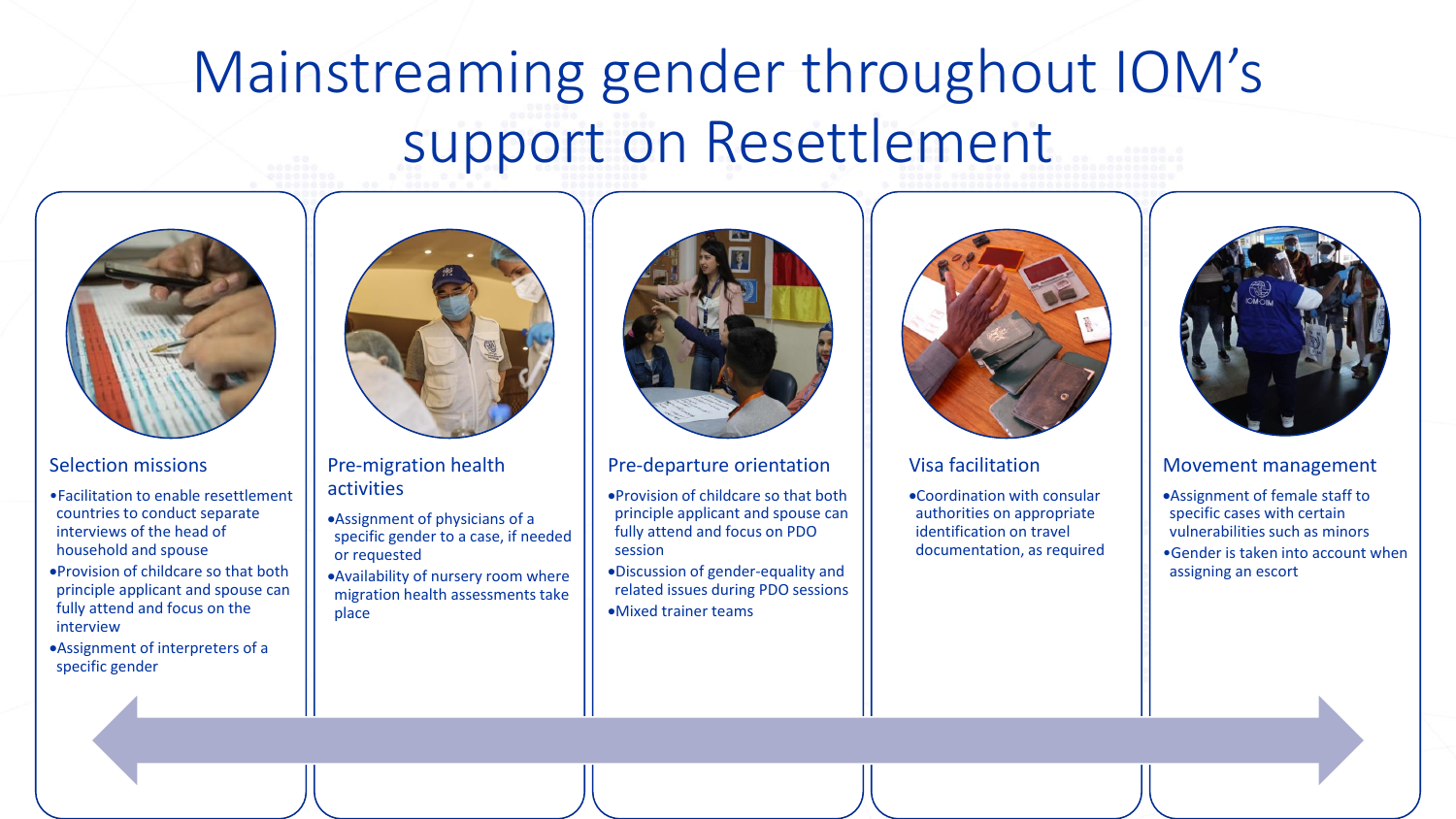# Cross-cutting considerations

### Logistical set up

- Bathrooms for male/female/all gender in the waiting area
- Flexible and mixed housing options in transit centres
- Accessible child-friendly spaces and private spaces for nursing

Coordination with partners and staff capacity

- Close coordination with UNHCR in case of protection concerns
- Mandatory staff trainings on gender awareness
- Targeted safeguarding training on resettlement

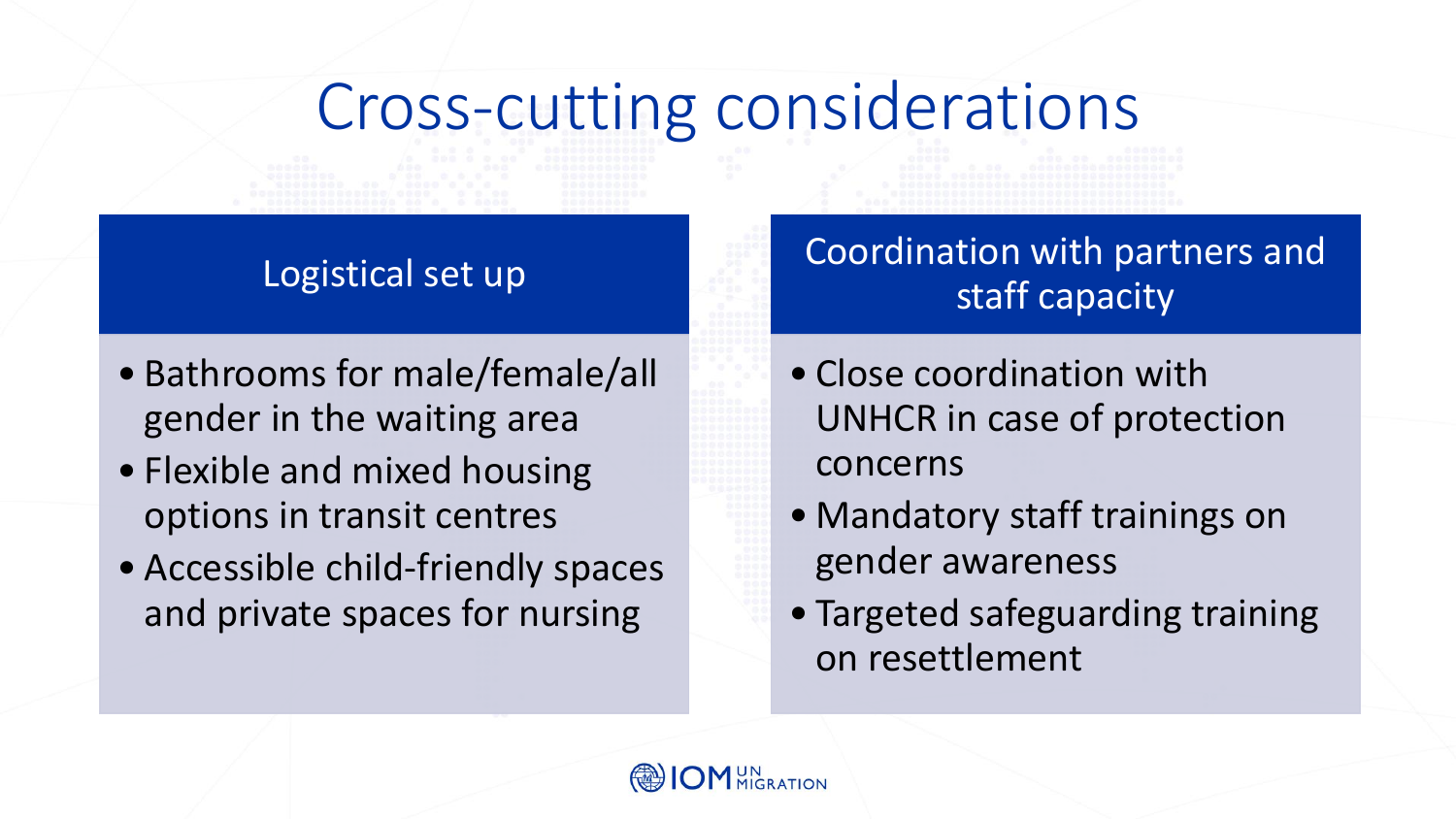# Pre-Departure Orientation Main Objectives

Assist and equip refugees with the necessary knowledge, skills and attitudes

Help refugees develop realistic expectations about their resettlement and future in the new country

Empower refugee women and youth during PDO

Create a safe environment for refugees where their concerns and questions are addressed